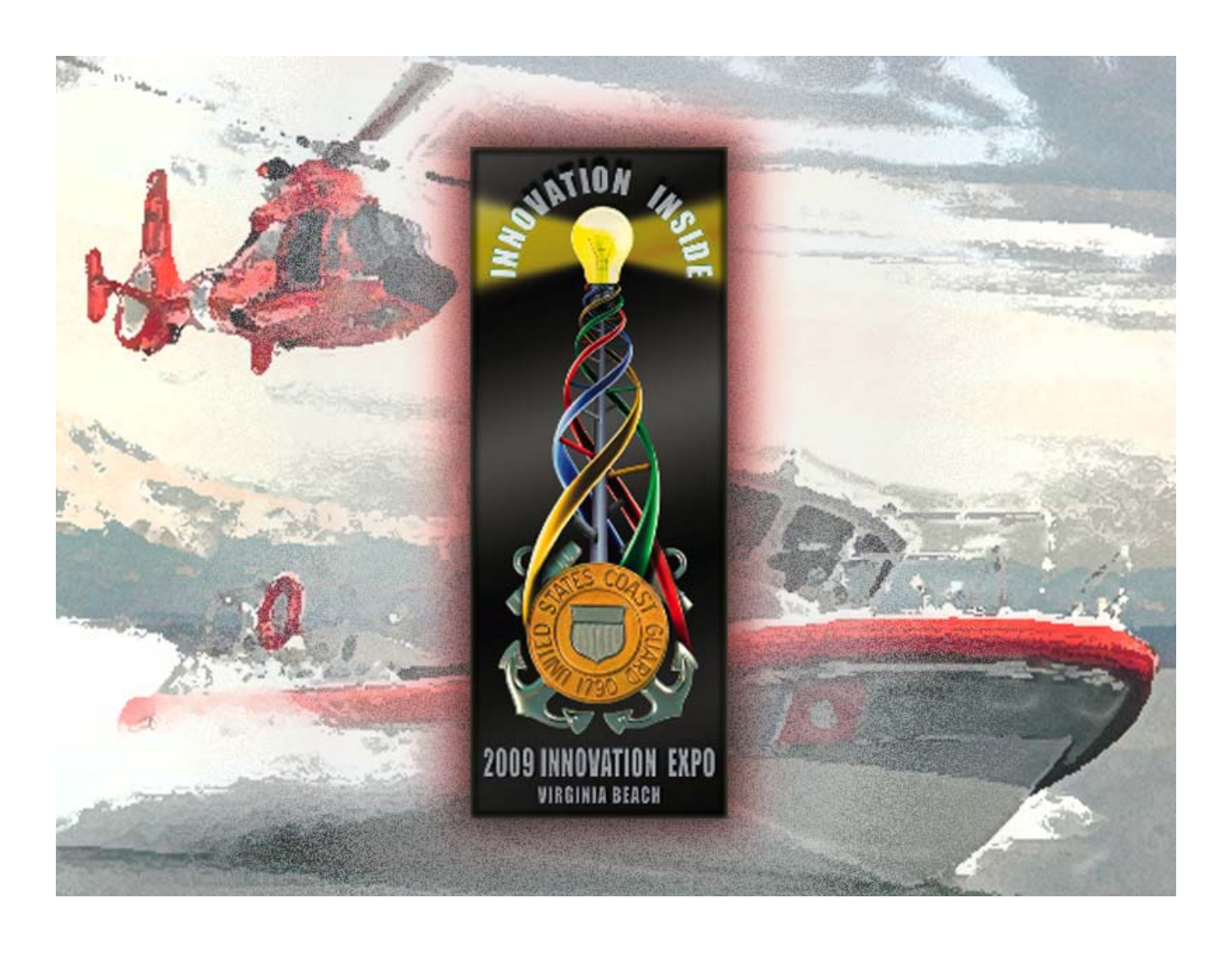# **Industry and Government Innovation**

November 17, 2009

Jack Littley, DSc President and COO, Truestone



13873 Park Center Road, Suite 300N | Herndon, VA 20171 703.766.6900 | www.truestonefed.com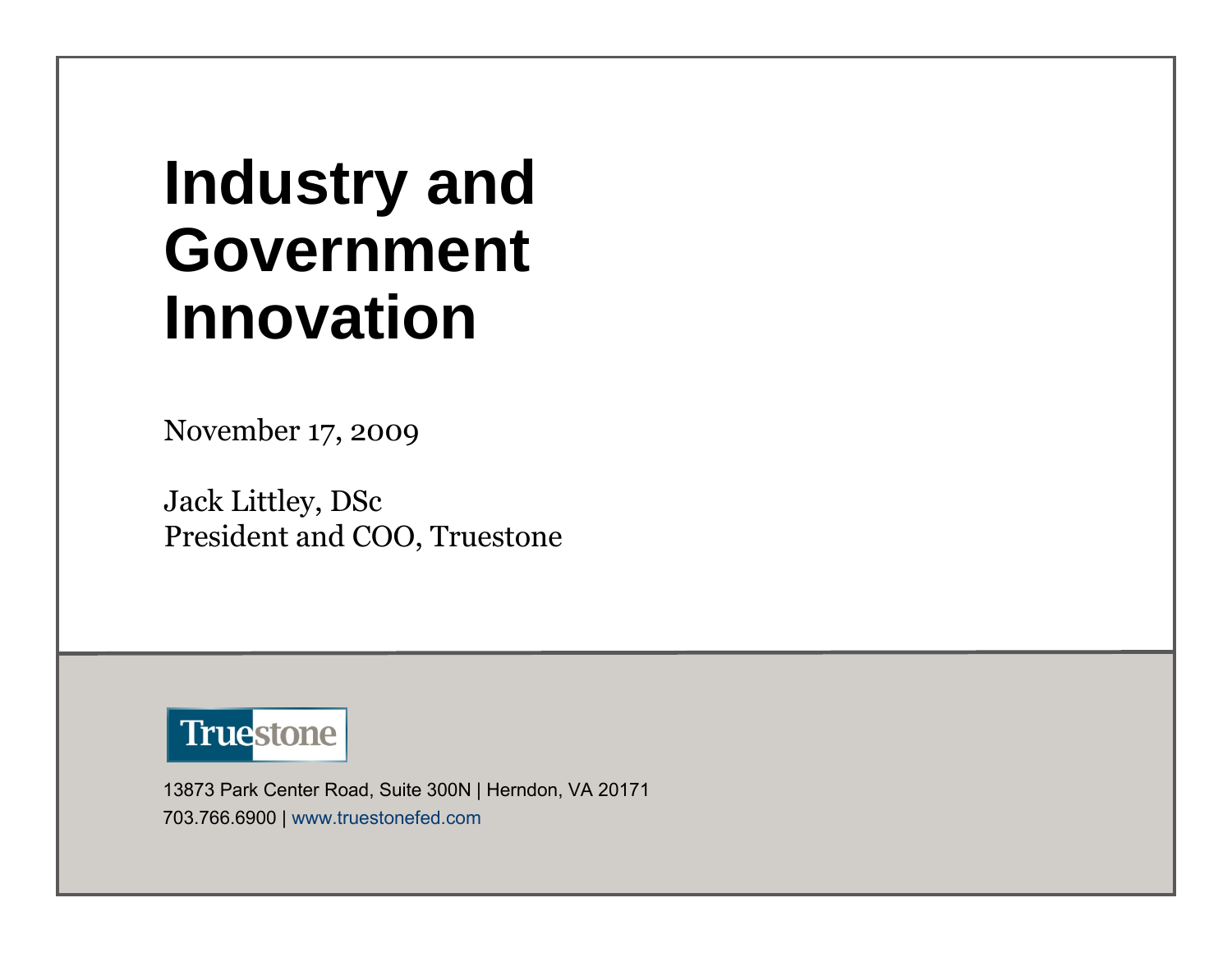# **Idea-Driven Innovation**



New markets and new ways of doing things. The result of:

- ► Breakthrough thinking
- ► Disruptive technologies

### Truestone Approach

- ► Communities of interest
	- Follow key technologies
	- Map to customer needs
- ► Seek customer traction
	- White papers
	- Briefings
- ►Build implementation capacity
- ► Create innovation offerings

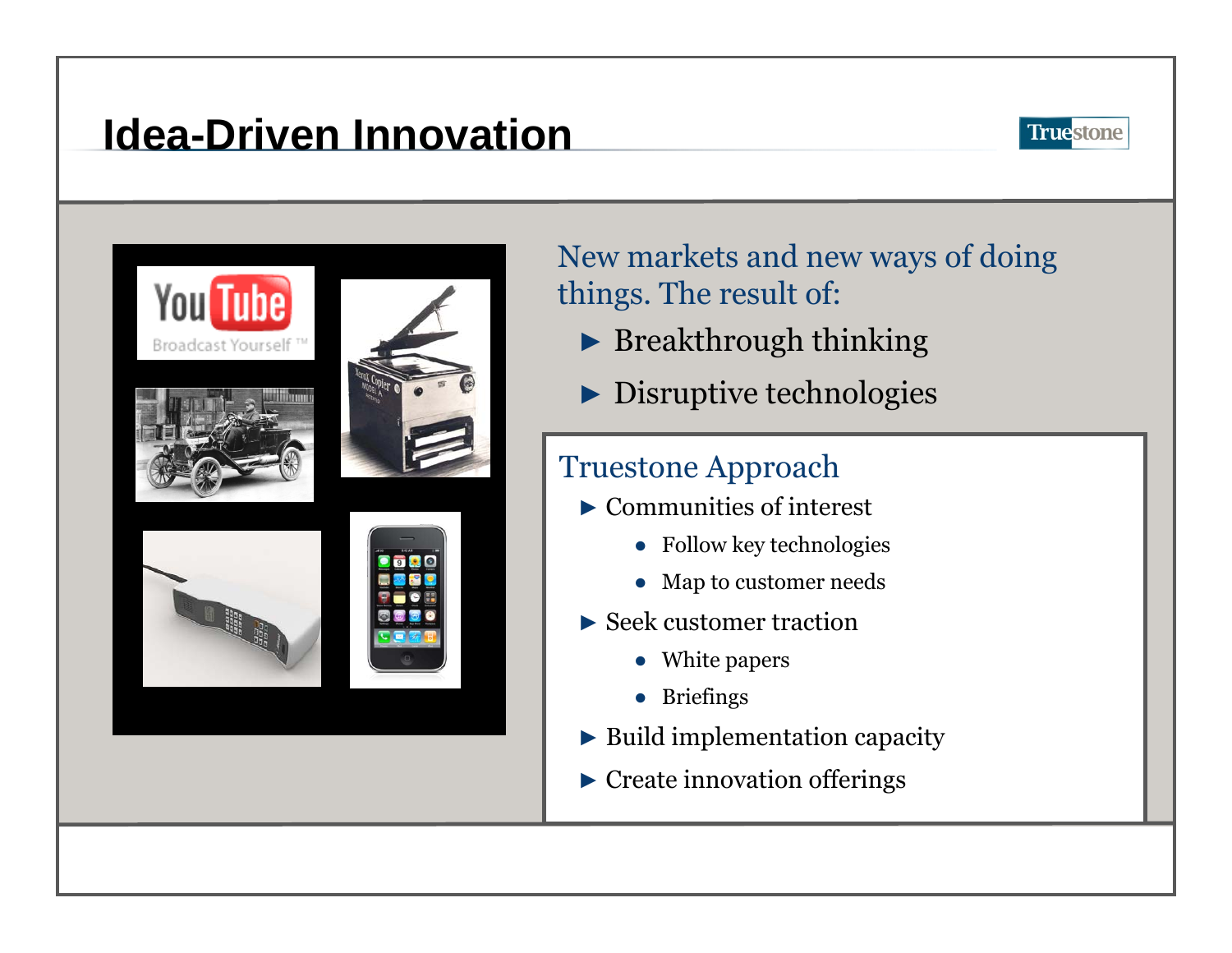# **Problem-Driven Innovation**



Tackling complex initiatives with large resource requirements:

- ► Broad impact
- ► Urgent need to solve problem

#### Truestone Approach

- ► Create an innovation practice area
	- ●Hire SMEs
	- ●Build partnerships
	- ●Create methodologies
- ► Find our niche
	- ●Tailor approach
	- ●Create solutions base
- ►Respond to customer demand

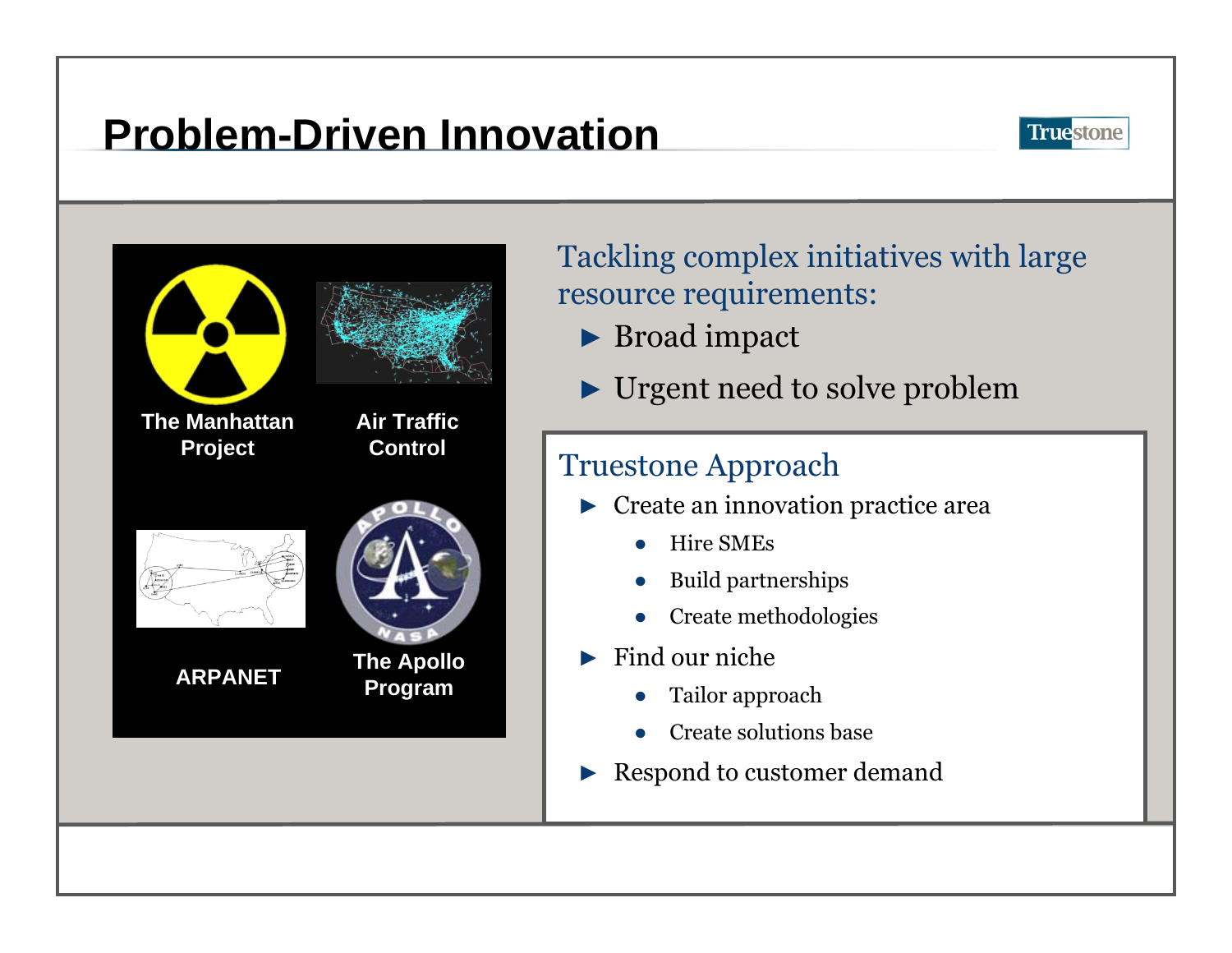## **In-Market Innovation**





**SISA**





#### Innovation in operational environments

- $\triangleright$  Combine operational insight with innovative use of tools and techniques
- ► Develop practical innovations
- ►Deploy the winners on a larger scale

#### Truestone Approach

- ► CTQ analysis sessions
	- ●Identify root needs
	- ●Leverage operational expertise
	- ●Develop practical options
- ►Always focus on economics
- ►Leverage technology integration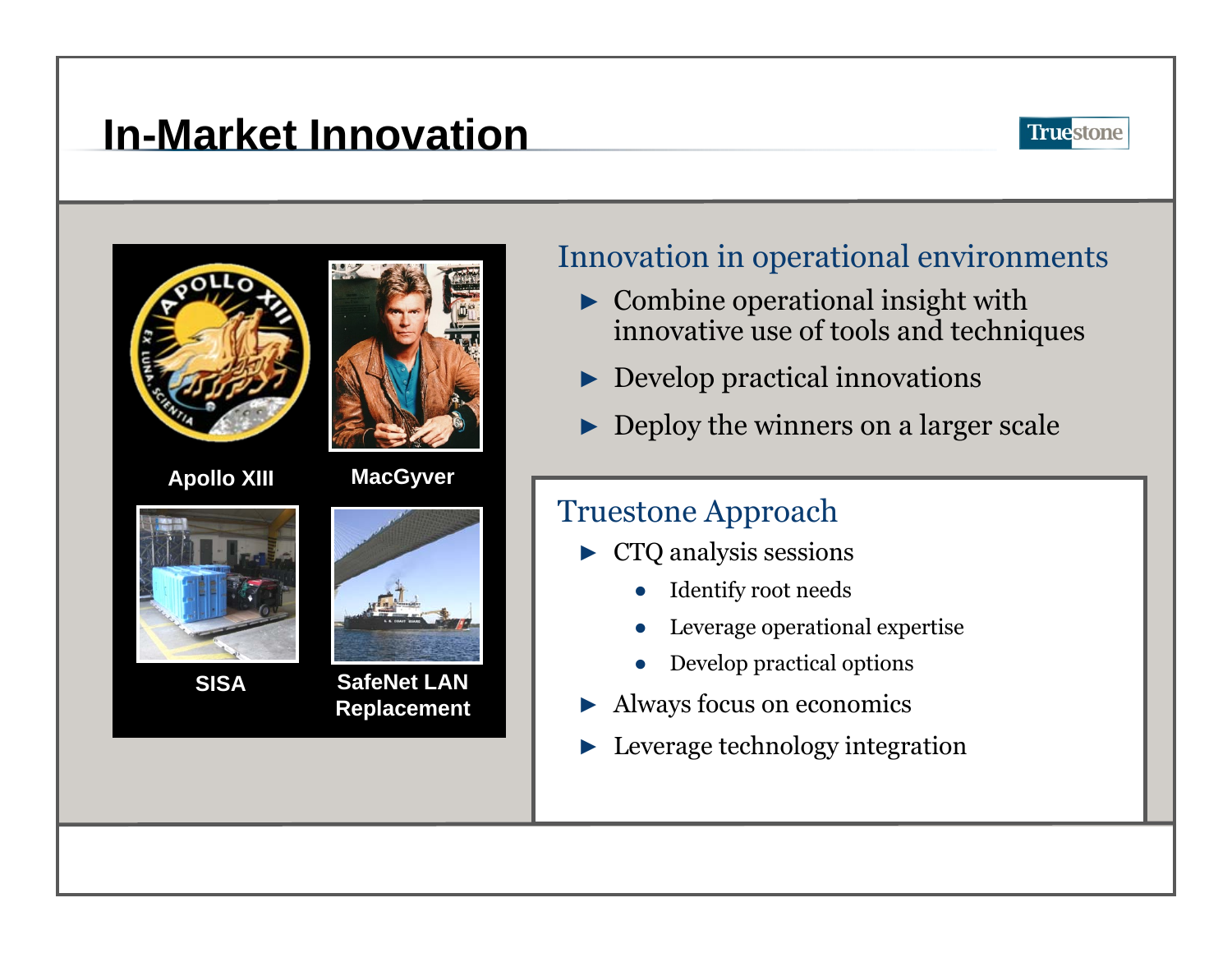# **Our Innovation Building Blocks**



**Truestone**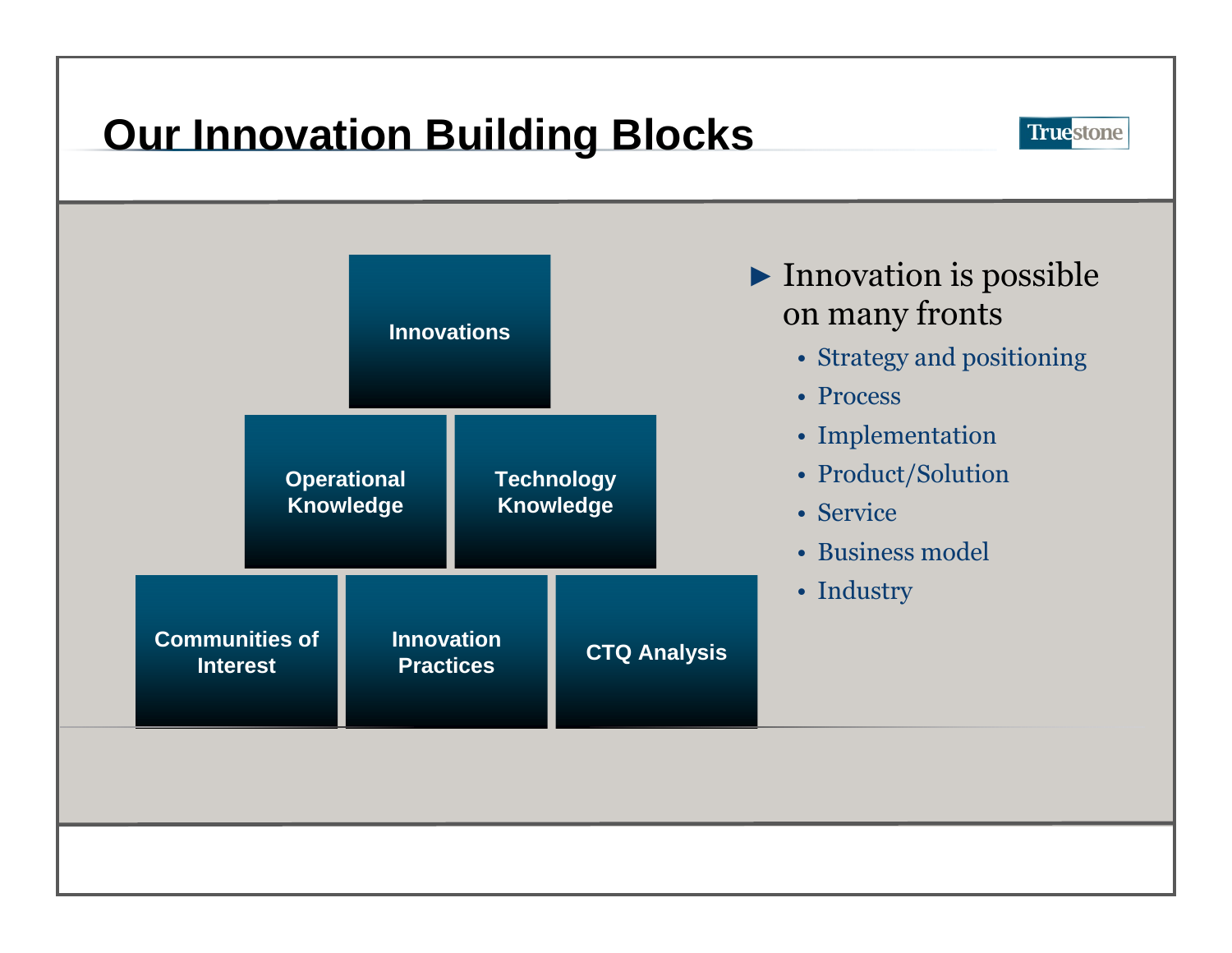

13873 Park Center Road, Suite 300N Herndon, VA 20171 703.766.6900 | www.truestonefed.com